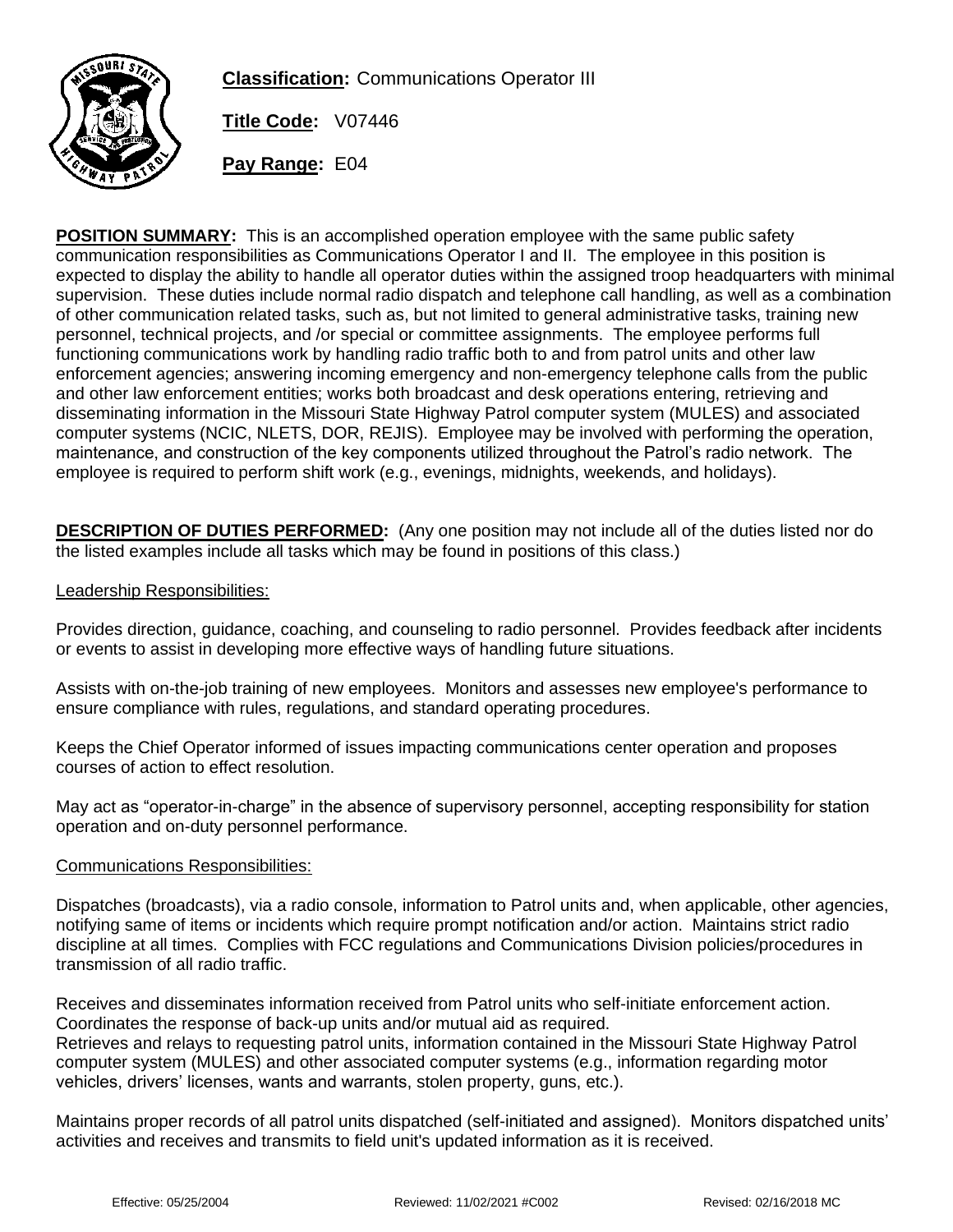## **Classification:** Communications Operator III **Classification:** Page 2

Dispatches (broadcasts) daily summaries to patrol units of pertinent information such as officer safety items, wanted persons, stolen vehicles, and other items of interest (e.g. bank robberies, death of members, funeral arrangements, etc., or urgent items which are inappropriate to be handled by mail or telephone); dispatches (broadcasts) administrative and fixed format messages to law enforcement agencies in and outside the State pertaining to law enforcement activities.

Answers emergency telephone calls received from the public. Questions callers to determine the nature of the call, whether a response is necessary and what type of assistance or information is needed. Dispatches, via a radio console, emergency calls requiring response, according to priority and availability of field units.

Answers nonemergency calls and provides nontechnical information upon request (e.g., information regarding road conditions, etc.) and refers all other questions to the proper person or agency.

Enters information on wanted persons, stolen property, motor vehicle information, etc., into the appropriate computer systems.

Monitors and responds to electronic messages. Transmits by emergency bulletins, weather watches and advisories, and other pertinent information to the appropriate entities.

Monitors National Warning System (NAWAS). Makes notifications regarding severe weather, critical situations, etc., to the appropriate entities. Conducts daily roll call tests of NAWAS circuit.

Maintains security for the troop headquarters by monitoring all who enter and leave the building; assures all entrances/exits and windows are secure after hours; makes regular rounds of the building and grounds as prescribed by command staff.

Completes required reports and logs and orders supplies as needed.

Monitors, maintains, and "troubleshoots" station computer systems and printers. Designs, maintains and updates computer databases, spreadsheets, and files. Assists other agencies with computer problems when requested.

Answers incoming telephone calls and records and logs all calls requiring departmental action; assists callers and/or forwards calls to appropriate personnel.

Coordinates the flow of information during critical situations (e.g., flood, manhunt, bank robbery, murder, etc.) between officers, troop staff, headquarters staff, communications personnel, media, and the public.

Responds to or refers to appropriate personnel all telephone and in-person inquiries pertaining to Patrol operations manual, department directives, Missouri statutes, new or proposed legislation, motor vehicle laws, criminal code violations, current events, travel information, and county officials in the troop.

Reports to appropriate personnel or handles within their scope of training, all service difficulties with telephones, telephone console, radio system, and/or computer system in an effort to expedite the resolution of technical problems to ensure safety of troopers, other field personnel, and the public.

Relays (broadcasts) via telephone, information to patrol personnel and, when applicable, other agencies, notifying the same of items or incidents which require prompt notification and/or action; maintains strict telephone discipline at all times; complies with Communications Division policies/procedures in proper telephone technique and release of information.

Retrieves and disseminates information received via telephone from patrol officers; assists in coordinating events when an interagency mutual aid response is required. Maintains proper records of all appropriate events requiring a call for service.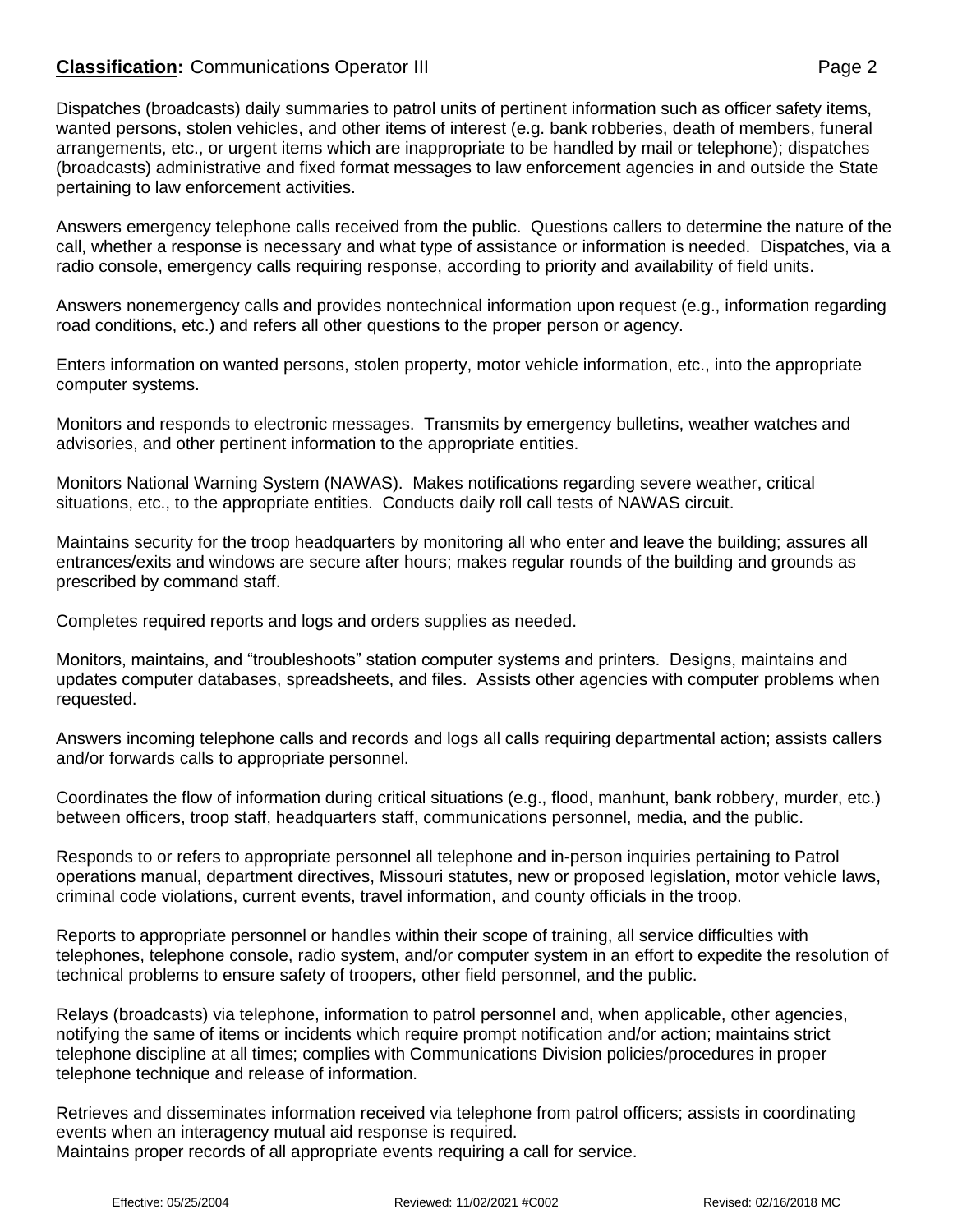Receives and relays to appropriate dispatch personnel updated information as it is received.

Maintains adequate files (e.g., manual folders or electronic files) on a variety of subjects so that prompt, accurate information can be retrieved to answer questions from road troopers, other police agencies, and the public.

Notifies the troop commander or officer-in-charge of significant occurrences happening in the troop after hours; gives status report to relief personnel within established shift change times and guidelines.

Performs other related work as assigned.

**REQUIRED KNOWLEDGE, SKILLS, AND ABILITIES:** Communications: Must have the ability to actively listen to others for understanding of their needs and situations; must have the ability to speak English with sufficient clarity to be understood by others on the telephone, radio or in person. Must be able to assertively control conversations in order to quickly and accurately gather pertinent information and be able to communicate this information professionally and precisely to the proper recipient. Must be able to read and understand written correspondence, memoranda and directives. Must have the ability to report events and information in writing legibly and accurately, using proper English grammar, spelling, and structure.

Must have the ability to act in a decisive manner, using good judgment. Must have the ability to maintain objective in the decision-making process; must have the ability to effectively prioritize situations and information and make appropriate decisions based on information received. Must have the ability to learn and apply new information; must have the ability to handle a variety of rapidly flowing information at one time; must have the ability to remember numerous details.

Must be consistent in dealing with people; must be able to detach from callers' emotions, yet project an image of empathy (i.e., avoid personal involvement). Must have the ability to maintain appropriate and constructive behavior and attitude in response to difficult or adverse situations. Must have the ability and willingness to accept criticism and/or discipline; must have the ability to work cooperatively with supervisors and establish cohesive, effective relationships with peers (i.e., teamwork abilities).

Must have the ability to act in a mature, dependable fashion; ability and willingness to maintain dependable work habits such as reporting to work on time, with little prompting and intervention. Must represent the organization to other agencies and citizens with a courteous, helpful, accurate and business-like attitude in all radio, telephone and personal contact. Must have the willingness and ability to respect private, confidential information. Must have the ability to support and carry out directives.

Must be able to provide high quality, accurate work. Must be able to perform multiple tasks simultaneously and remain focused under stress. Must have the ability to adjust to new or unique situations. Must have the ability to properly understand and interpret computer software.

Must have the ability to implement changes in current procedures to eliminate backlogs, streamline operations, and accomplish work effectively.

Must have the ability to hear and understand sound sources coming through a communications headset and/or radio and/or standard telephone receiver. Must have the ability to hear and understand other outside sound sources while wearing a communications headset (i.e., the ability to hear sound sources not coming through the headset). Must have the ability to read and discern visual images on a variety of media, including the ability to read and understand maps. Must be able to type at least 25 wpm, after adjustment for errors, on a standard computer terminal keyboard. Must have the ability to record names and numbers accurately (i.e., not transpose numbers and/or letters). Must have the ability to simultaneously operate a multi-screen computer, logging screen, microphone, and various receivers. Must be able to distinguish colors as displayed on a computer screen, electronic components and wires.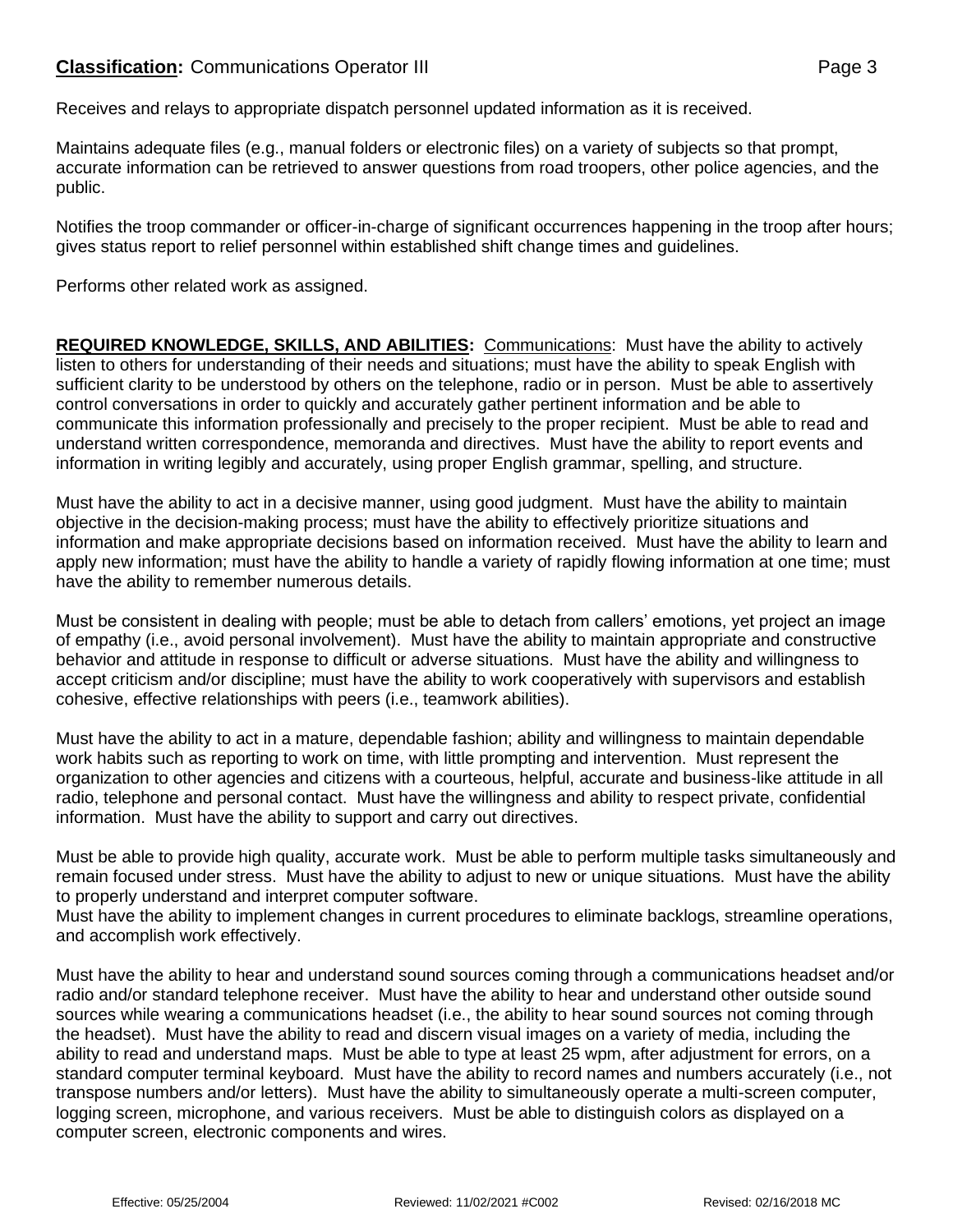# **Classification:** Communications Operator III **Classification:** Page 4

Knowledge of functions and operation of radio console, telephone console, call logging recorder, computer data entry, fax machine, and other station equipment.

Knowledge of basic telephone and radio techniques/procedures for dispatching response units and handling incoming emergency or nonemergency calls.

Knowledge of the procedures for broadcasting potentially dangerous information.

Knowledge of the laws and restrictions for accessing and dispensing criminal history and other information obtained during the course of duty.

Knowledge of FCC rules and regulations applicable to radio broadcasts.

Knowledge of basic law enforcement complaint/dispatching terminology and codes.

Knowledge of proper responding agencies for various types of calls.

Knowledge of proper use of MULES and associated computer systems and functions.

Knowledge of geographical area the Troop Communications Center serves.

Knowledge of Communications Division policies and procedures and the proper preparation of required reports, logs and forms.

Ability to operate basic office equipment as detailed in the description of duties.

Ability to handle restricted and confidential information in a professional manner and maintain the information as such.

Ability to communicate in English clearly and concisely, both orally and in writing.

Ability to establish and maintain harmonious working relations with others.

Ability to work with material that may be of a sexual nature relating to criminal activity (e.g., written material, photographs, and/or verbal language, etc.).

Ability to work hours as assigned, to include all shifts of a 24-hour day and be available for emergency call-in overtime.

**MINIMUM EXPERIENCE AND EDUCATION REQUIRED:** (The following represents the minimum qualifications used to accept applicants, provided that equivalent substitution will be permitted in case of deficiencies in either experience or education.)

Must have served a minimum of five (5) years with the Communications Division under Chapter 43; to include successful completion of two years as a Communications Operator II.

**NECESSARY SPECIAL REQUIREMENTS:** Must be a resident of Missouri throughout employment.

Must possess and maintain MULES and NCIC certification throughout employment.